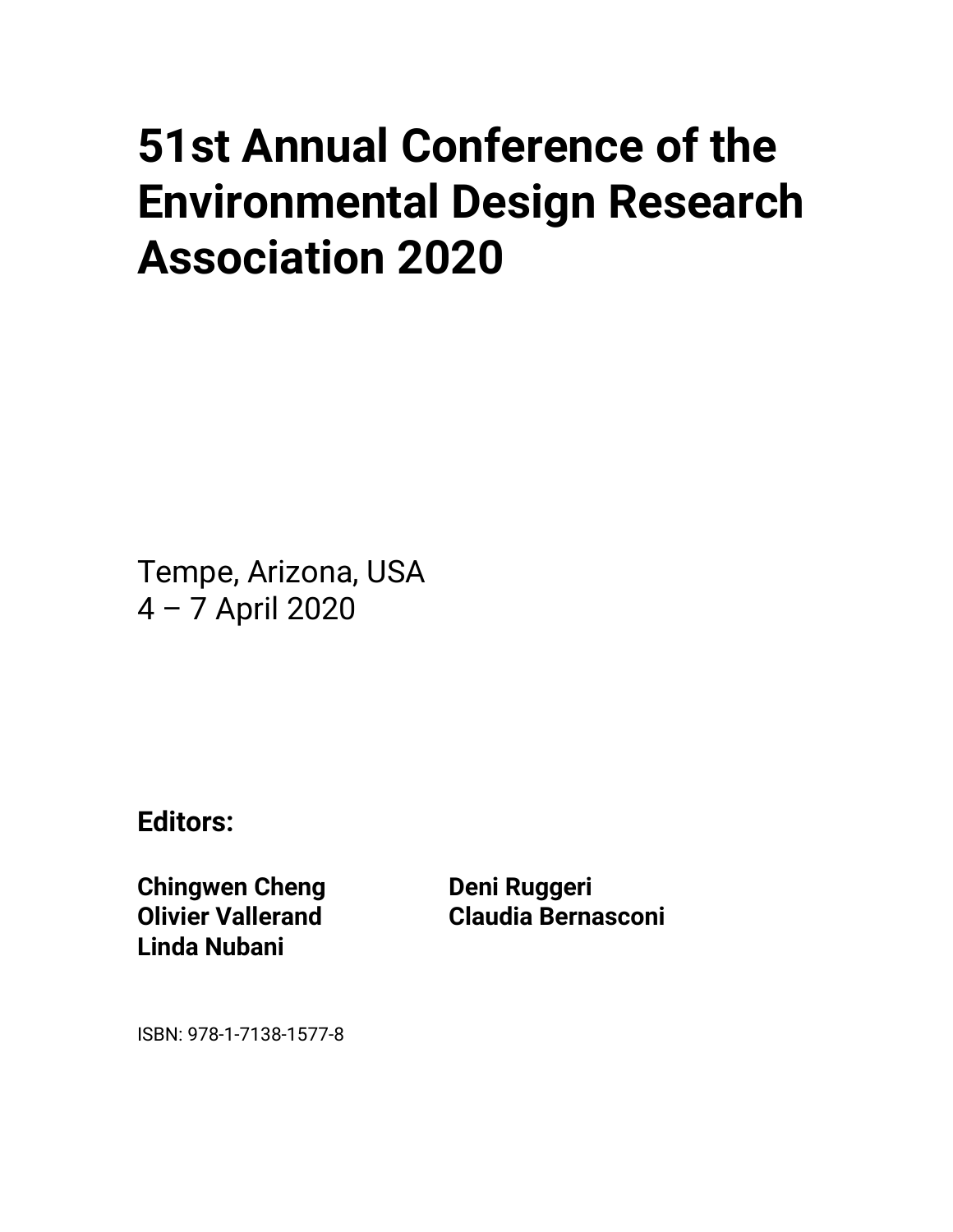**Printed from e-media with permission by:**

Curran Associates, Inc. 57 Morehouse Lane Red Hook, NY 12571



**Some format issues inherent in the e-media version may also appear in this print version.**

Copyright© (2020) by The Environmental Research Design Association (EDRA) All rights reserved.

Printed with permission by Curran Associates, Inc. (2020)

For permission requests, please contact The Environmental Research Design Association (EDRA) at the address below.

The Environmental Research Design Association (EDRA)

2010 Pear St. #1060 Pinole, CA 94564-9998

www.edra.org

## **Additional copies of this publication are available from:**

Curran Associates, Inc. 57 Morehouse Lane Red Hook, NY 12571 USA Phone: 845-758-0400 Fax: 845-758-2633 Email: curran@proceedings.com Web: www.proceedings.com